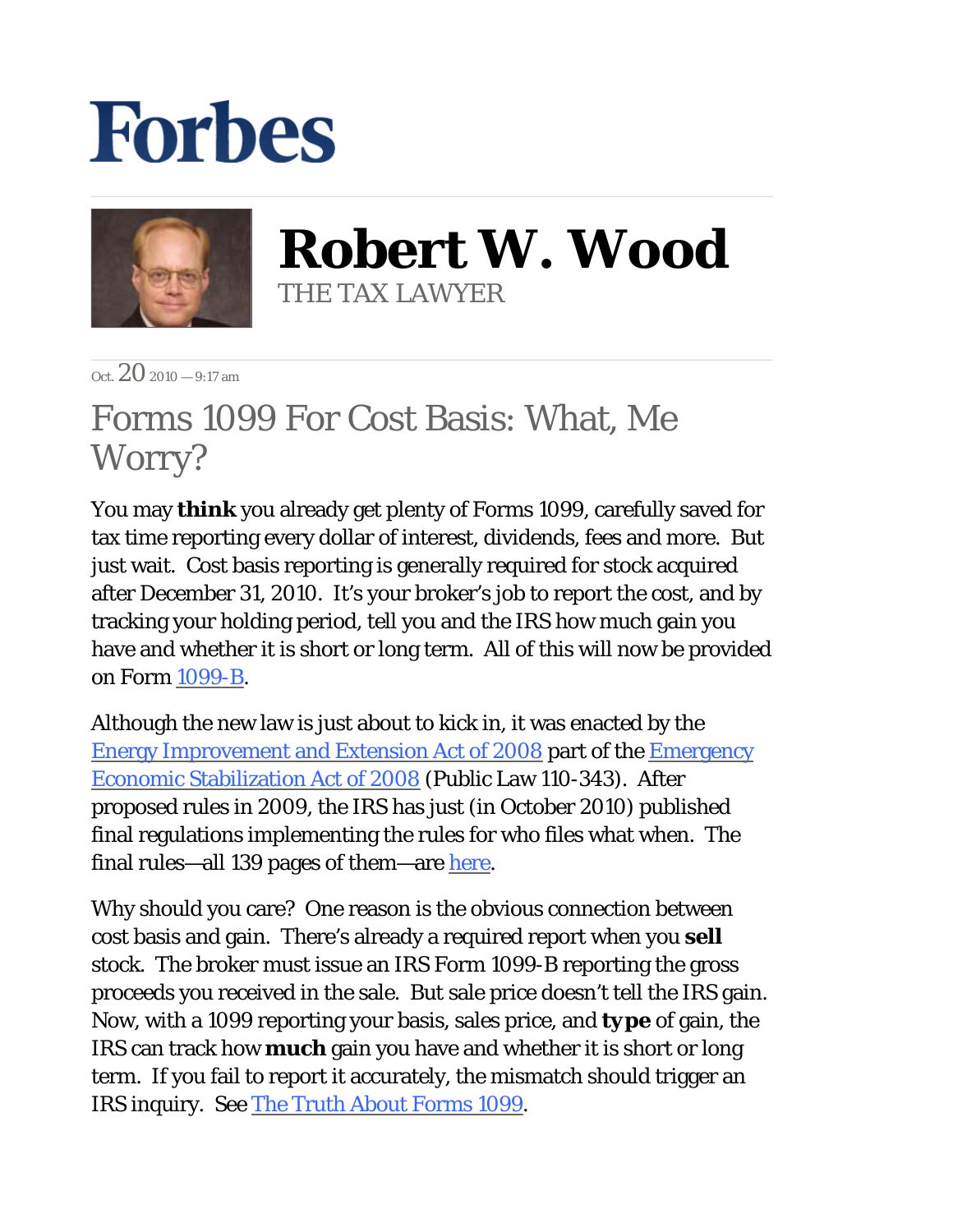Many in the securities industry are understandably concerned about the tracking function they must now perform. They have to keep track of what you bought when and how much you actually make when you sell it. Clients often have a hard time determining how much they paid, especially on stock acquired long ago, inherited, purchased through a prior broker, etc.

Beginning on January 1, 2011, brokerage firms, mutual fund companies, banks and transfer agents will be required to track and report the cost of securities to both the IRS and the investor. Some firms voluntarily did this in the past, but they did not have to guarantee its accuracy or face penalties. And even more reporting is on the way. Additional rules take effect for mutual funds on January 1, 2012 and for debt instruments, options and other securities on January 1, 2013.

The IRS has provided some transitional relief, delaying for one year the application of the reporting rules and their penalties to financial firms that transfer customer accounts to another firm. See Notice 2010-67, Information Reporting Requirements Relating to Transfers of Securities. This delay is meant to give the securities industry a break. However, it could conceivably encourage some investors to transfer securities to another broker and then sell them within the one-year hiatus in an effort to skirt reporting their gain.

For many, though, the new reporting will be convenient, placing the burden less on investors to keep track of gains and more on the securities industry. Still, get used to the IRS having even more data about you. And if you were ever tempted to guess about how much you paid a share or how long you've held a position, don't.

For more about Forms 1099 reporting basis, see:

Cost Basis Reporting Resource Center

Little Change, But Some Relief, in IRS' Final Cost-Basis Regs

Cost Basis to Come on 1099B's

For more about Forms 1099, see: